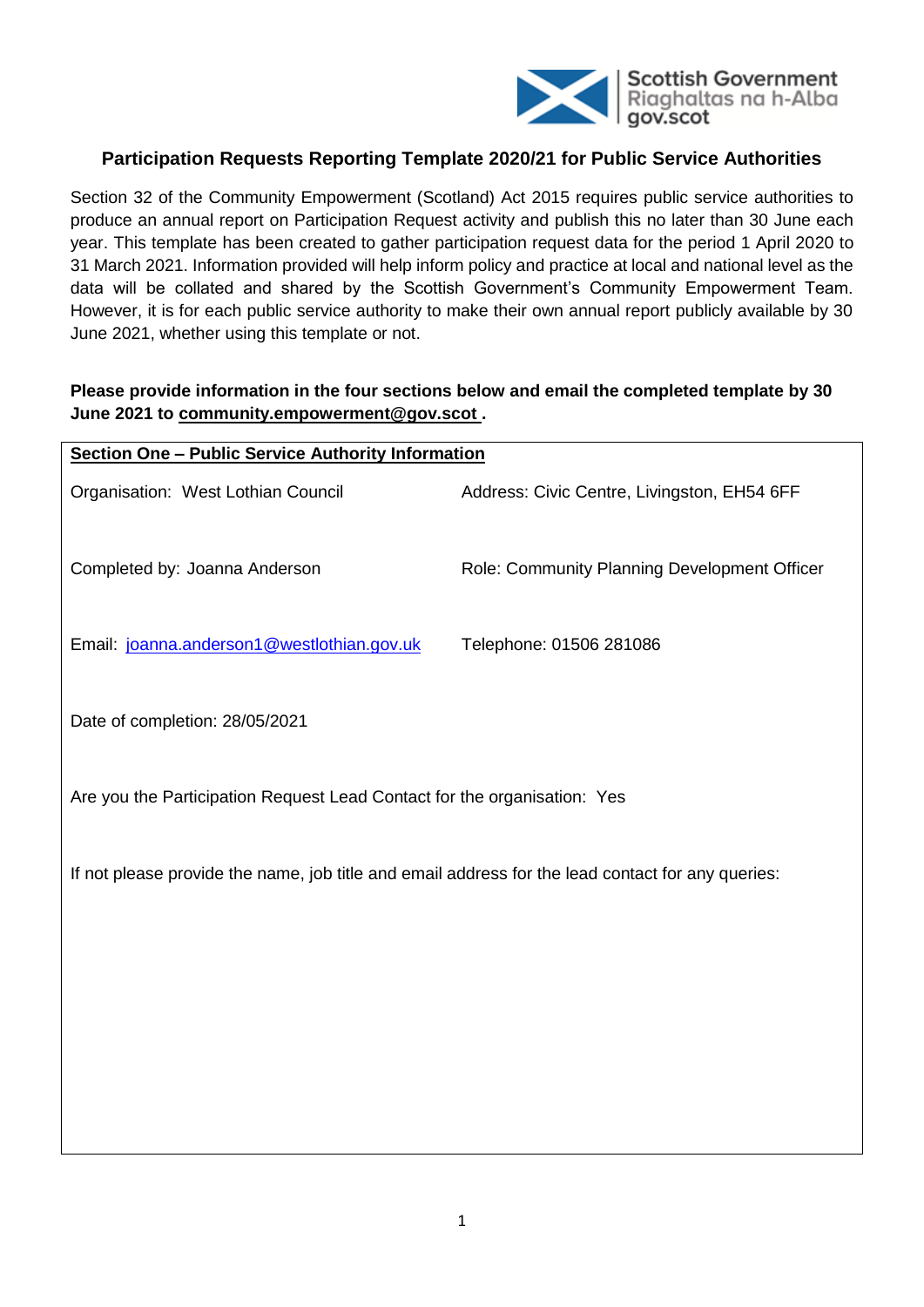# **Section 2: Participation Request Data for 2020/21**

**Please complete following overview table:**

| <b>Total new</b><br>applications<br>received in<br>2020/21 | <b>Total applications</b><br>received prior to 1<br>April 2020 which were<br>still to be determined<br>at 1 April 2020 | <b>Number of</b><br>accepted<br>applications in<br>2020/21 | Number of<br>applications<br>agreed in<br>2020/21 | <b>Number of</b><br>applications refused<br>in 2020/21 |
|------------------------------------------------------------|------------------------------------------------------------------------------------------------------------------------|------------------------------------------------------------|---------------------------------------------------|--------------------------------------------------------|
| 0                                                          |                                                                                                                        |                                                            |                                                   |                                                        |

2.1 Please provide details of Participation Requests received using the legislation and outwith the legislation in 2020/21 which resulted in changes to public services provided by or on behalf of your public service authority and tell us about those changes:

| Name of       | Was the       | Previous way of | Way of working | What difference did Details of any     |                     |
|---------------|---------------|-----------------|----------------|----------------------------------------|---------------------|
| Community     | Participation | working         | following      | those changes                          | participation       |
| Participation | Request       |                 | changes        | make for the users requests            |                     |
| <b>Body</b>   | successful?   |                 |                | of the service? Did considered outwith |                     |
|               | (Y/N)         |                 |                | they improve                           | the formal process  |
|               |               |                 |                | service user                           | e.g. agreements     |
|               |               |                 |                | experiences or                         | reached that        |
|               |               |                 |                | outcomes?                              | resulted in changes |
|               |               |                 |                |                                        | to services.        |
| N/A           |               |                 |                |                                        |                     |

# **2.2 Please use this space to provide any further comments relating to the above data, such as describing the outcome improvement process (whether or not it resulted from a formal participation request) and how the community participation body was involved in it, or details of any wider benefits, such as improved community engagement and ongoing participation.**

No new requests were received in 2020/21 but one outcome improvement process was completed, for a request submitted by Linlithgow and Linlithgow Bridge Community Council and approved in January 2019. A final report has been published. The request was in relation to a development site and the community council wanted to contribute to the project briefing process to ensure the views of the community were taken into account. At the stage the request was submitted, the council had declared that the site was surplus to requirements but had not yet decided on how to progress. No decision was to be taken until committee had accepted the principle of development. The request was therefore dealt with in relation to involvement in the process leading up to decision by elected members as to how the council should proceed in relation to the draft proposals.

agreed with the community council out-with the participation request process. Due to the stage at which the participation request was submitted, the request could have limited impact on the decision-making process on how the site would be redeveloped. However, as a result of the participation request, some changes were made to the wording of the development brief to reflect the community council's views. Officers also undertook to bring the community council's representation on the draft guidance to the attention of the Development & Transport Policy Development & Scrutiny Panel (PDSP) together with the officer response to it. The community council was also afforded a further opportunity to comment on the process and were invited to attend the PDSP and Council Executive meetings where the guidance was to be considered and ultimately approved. This participation request is considered closed as the outcome improvement process was fully implemented by 2020, however there is continued engagement with the community council and plans are in place to ensure ongoing community involvement as the proposed development is exposed to the market. This continued involvement has been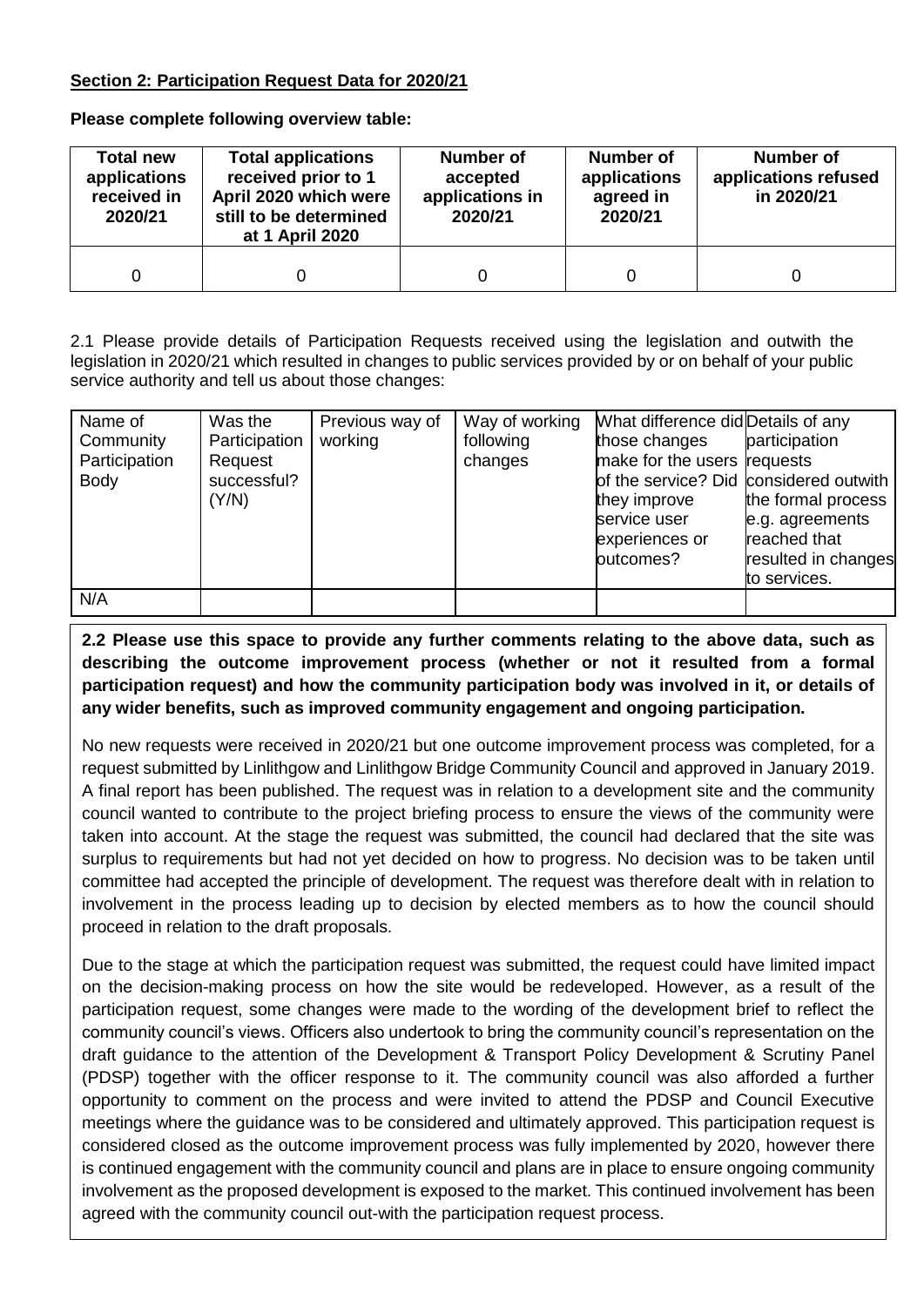## **Section Three – Partnership Working & Promotion of Participation Requests**

**3.1 Please provide details of any engagement with support organisations such as local Third Sector Interfaces and public sector Community Learning and Development staff or national organisations such as the Scottish Community Development Centre.** 

## *For example has any new practices to support Participation Requests been developed from working with other bodies, or any learning gained?*

The council worked with the Scottish Community Development Centre (SCDC) between January and March 2020 to promote participation requests to marginalised and disadvantaged groups and to help shape the new SCDC accessible resources being developed. Efforts were made to reach out to local people and groups representing those experiencing socioeconomic disadvantage and those with protected characteristics, with support from the local Third Sector Interface. Representatives attended from the West Lothian Community Race Forum, community councils, local organisations and groups and individuals involved in the regeneration steering groups (which cover the areas in the bottom 20% of the Scottish Index of Multiple Deprivation). These sessions also provided an opportunity to get further feedback on the council's Participation Request Toolkit. The feedback was largely positive; however, it was suggested by participants that the way the information is presented should be tweaked to ensure that it is more accessible and user-friendly.

Following the workshops, the council engaged with SCDC to take forward the learning and have begun to refresh the Toolkit and wider support and materials, to ensure these are more accessible and tailored for more marginalised groups; however there has been a delay to this work due to COVID-19.

### **3.2 Please provide details of action taken to promote the use of Participation Requests or support Community Participation Bodies in making a Participation Request.**

*For example this could include: Support before making a request, such as to determine whether a participation request is the most appropriate route; - Support to make the request such as assist groups to complete forms, or identify appropriate outcomes; and/or Support to take part effectively in outcome improvement processes (whether or not they resulted from a formal participation request).*

There is a clear process in place for making a participation request to the council, with all information and support materials contained on a dedicated page on the council's website (including the application form and detailed guidance notes, Frequently Asked Questions, Toolkit). Materials have also been shared widely with local community organisations. There is a designated point of contact for participation requests (the council's Community Planning Development Officers), who support community organisations from initial discussion on potential requests, to developing application forms and through the decision-making and outcome improvement processes. Early engagement with officers is encouraged.

Since the council's participation request process was first implemented in 2017, there have been a number of community sessions delivered to raise awareness of participation requests as well as other parts of the Community Empowerment Act, many delivered in partnership with the local Third Sector Interface (Voluntary Sector Gateway West Lothian). There were no new community sessions held in 2020/21 due to the COVID-19 pandemic, however a virtual training session on participation requests was delivered to elected members in December 2020.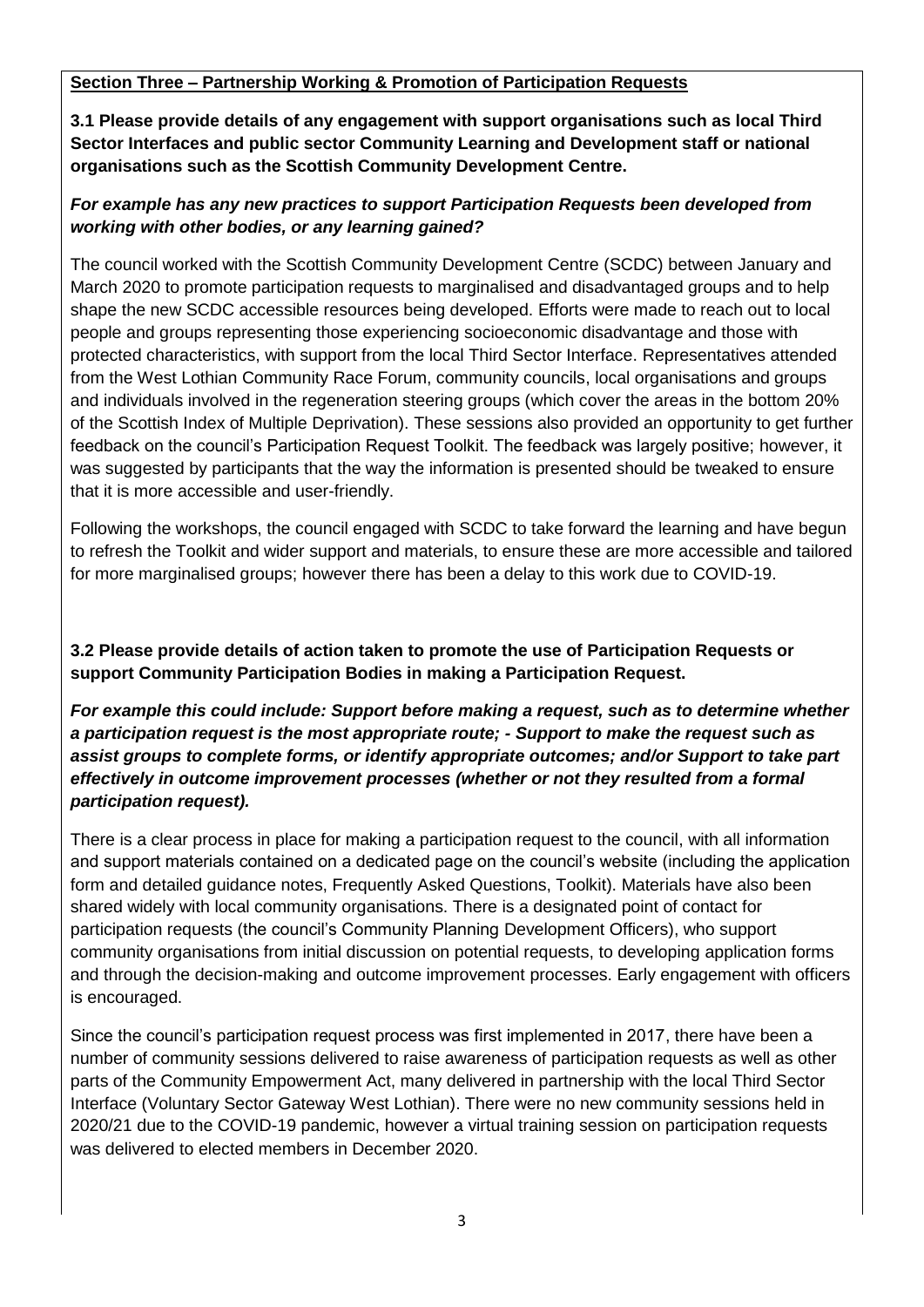**3.3 Please let us know what actions you have been taking to ensure that your processes are inclusive.** 

# *For example, this could include accessible information and other support, which enable wider use of participation requests by all population groups including those with protected characteristics.*

As outlined above, the council is using the feedback from the SCDC sessions to review and refresh the Toolkit and other materials to ensure that these are accessible and user-friendly. The existing easyread materials will also be reviewed and refreshed if required. Although there has been a delay in carrying out this review due to COVID-19, work is ongoing and once the Toolkit and other materials have been reviewed, these will be widely shared with local community groups and through the council's social media as an opportunity to further promote the process. Efforts will be made to take materials out to protected characteristic groups and other 'hard to reach' groups again (including equality forums and regeneration steering groups). The Voluntary Sector Gateway West Lothian, wider community planning partners and local community networks will also be asked to help with this promotion through their own communication channels.

# **3.4 Please outline any plans you have to continue involving local people and local groups in outcome improvement processes as a result of your Participation Request policies (and also outwith formal participation requests).**

Any outcome improvement process developed as a result of a participation request will be developed in consultation with the community group submitting the request.

The council's process encourages community groups to engage in early discussion with council officers on potential requests. This will help to ensure that any applications submitted are appropriate, robust and well thought out and allows discussion on what an outcome improvement process may look like.

The council also continues to engage with and involve communities through other participation mechanisms, for example via the local regeneration steering groups, the Joint Forum of Community Councils in West Lothian and community councils, community equality forums, MSYPs, Citizens Panel, tenant participation mechanisms, the Anti-Poverty Strategy's Experts by Experience Panel.

# **3.5 Please provide details about any work undertaken to consider wider reviews of participation practice, and any such methods used to engage with communities.**

Although there have been challenges with engaging communities throughout 2020/21 as a result of COVID-19, a number of participation activities have been carried out (e.g. community listening events, health & wellbeing/anti-poverty survey, climate change survey for young people).

Through a number of these activities, views were gathered on how the council engages with communities. The council also continues to meet with the Joint Forum of Community Councils in West Lothian and discussion topics include the council's participation and engagement activity.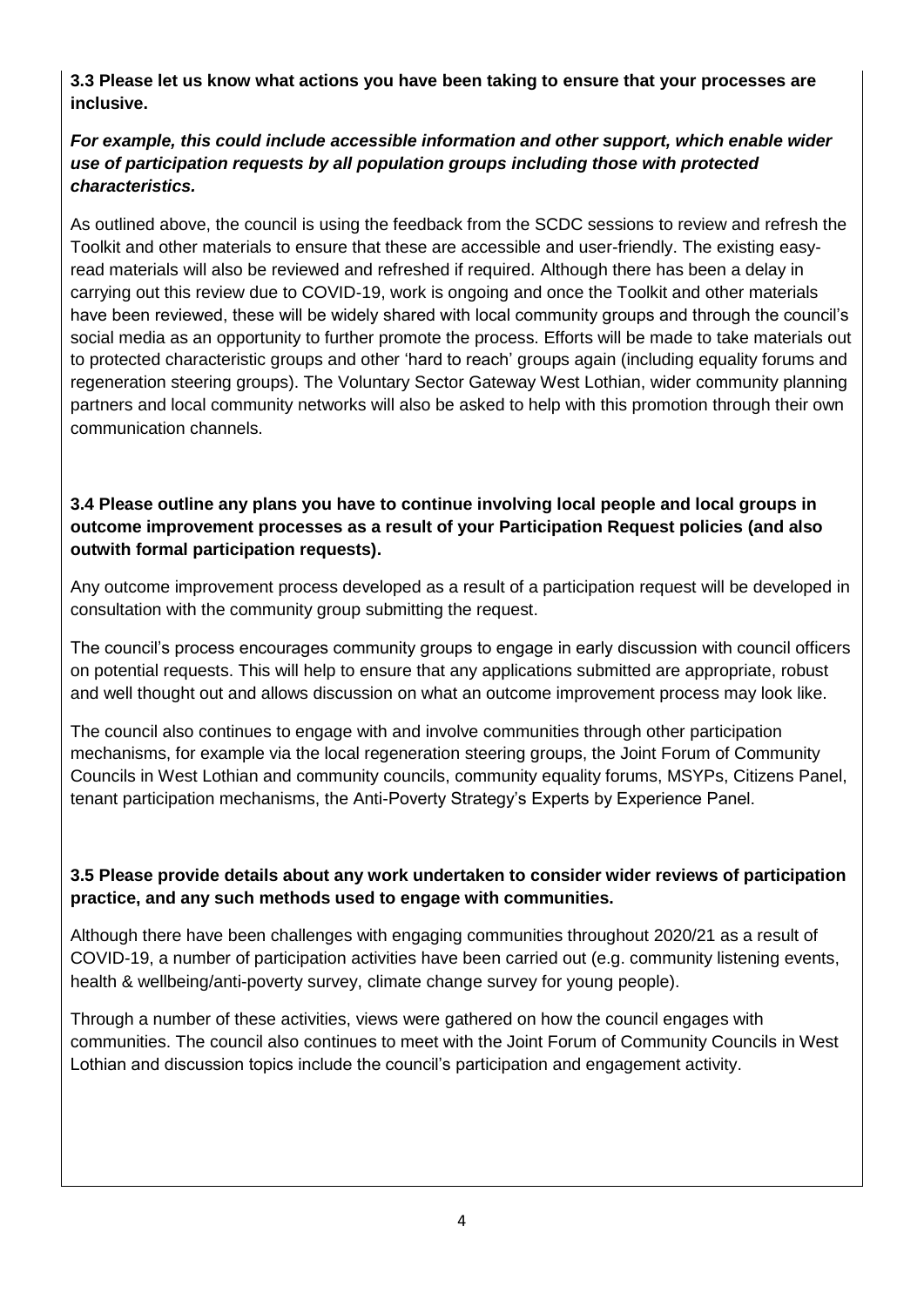### **Section Four – Additional Information**

### **4.1 Please use this space to provide any further feedback not covered in the above sections.**

### *For example, we are interested in your reflections about what has gone well and what has gone less well in relation to Participation Requests over the past year?*

There were no new requests made to the council in the past year and so there are no new reflections on the process itself. Having early engagement around potential requests continues to work well. The example highlighted in Section 2.2 is a good example of a positive outcome being met out-with the formal participation request process through early discussion with the community group.

### *Is there any aspect of the process that you intend to adapt or change in the year ahead?*

The council is committed to undertaking regular reviews of the participation request process to reflect on learning from requests received, in order to ensure the process remains fit for purpose. The council's process was first approved in March 2017 and reviewed in October 2018 after the first request had been received, informed by feedback from the community groups involved. There is to be another review of the process and any relevant changes will be made following this.

## *Have you identified any needs for guidance or support that would support the process?*

See Section 3 – a number of actions are underway to improve local guidance. More promotion of participation requests at a national level may help to raise awareness of the approach within the community.

# *If you have developed any case study material or published new information about Participation Requests please share links to those with us here.*

Final Report for the Vennel Participation Request: [https://www.westlothian.gov.uk/media/48197/Participation-Request-Final-Report-The-](https://www.westlothian.gov.uk/media/48197/Participation-Request-Final-Report-The-Vennel/pdf/Participation_Request_Final_Report_-_The_Vennel.pdf?m=637507991854770000)[Vennel/pdf/Participation\\_Request\\_Final\\_Report\\_-\\_The\\_Vennel.pdf?m=637507991854770000](https://www.westlothian.gov.uk/media/48197/Participation-Request-Final-Report-The-Vennel/pdf/Participation_Request_Final_Report_-_The_Vennel.pdf?m=637507991854770000)

*Any other information:*

Completed by: Joanna Anderson Role: Community Planning Development Officer

Email: [joanna.anderson1@westlothian.gov.uk](mailto:joanna.anderson1@westlothian.gov.uk) Tel: 01506 281086

Date of completion: 28/05/2021